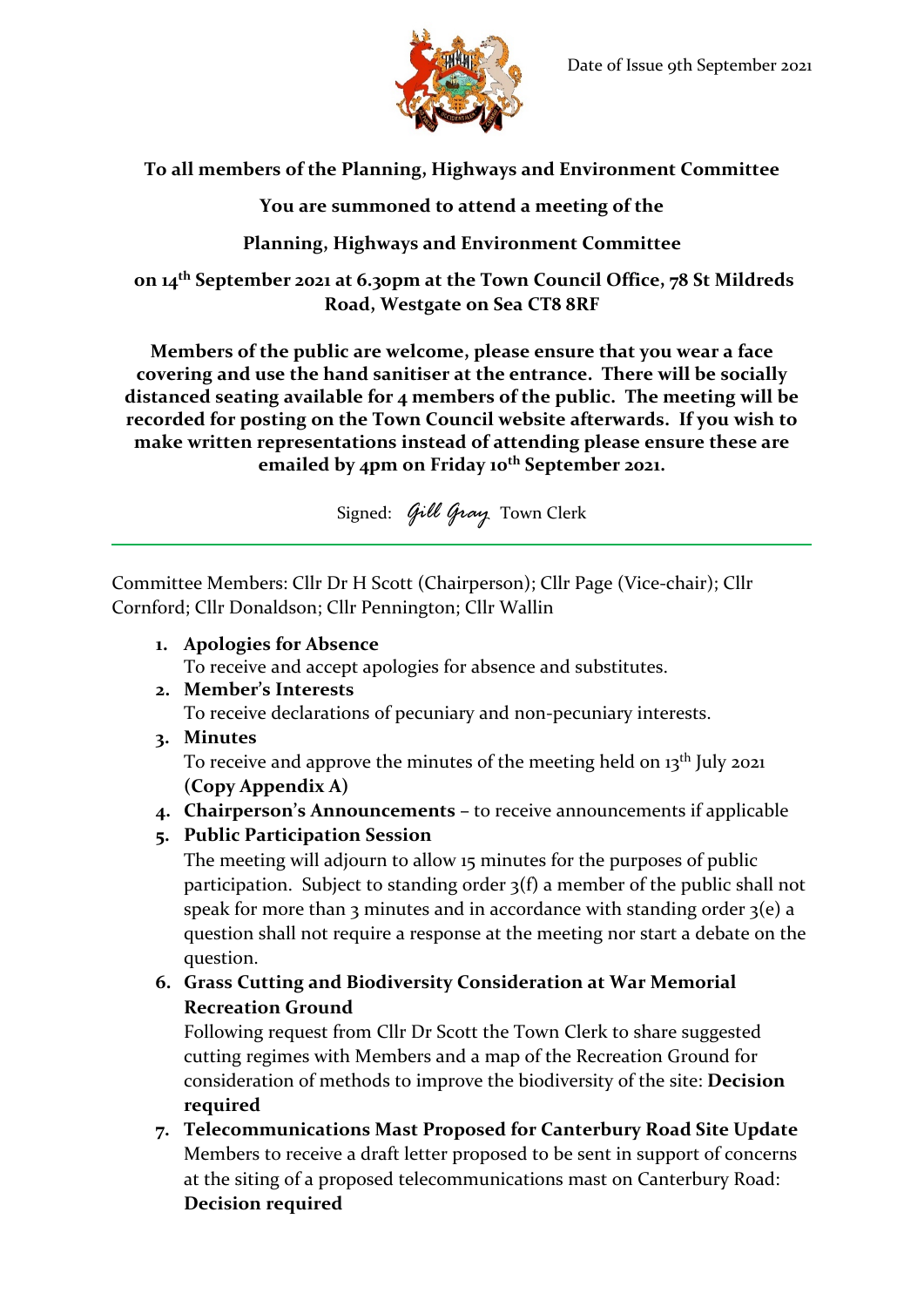## **8. Planning Decisions by Thanet District Council**

To report decisions made by Thanet District Council.

- (a) FH/TH/21/0745 36 Carlton Road West, Westgate-on-Sea Erection of single storey rear extension with 1No roof lantern **GRANT PERMISSION**
- (b)  $F/TH/21/0824 149$  Sea Road, Westgate-on-Sea Erection of detached garage and gym together with boundary wall and with two attached storage sheds **GRANT PERMISSION**
- (c) FH/TH/21/0866 16 Harold Avenue, Westgate-on-Sea Erection of a single storey rear extension together with relocation of existing outbuilding **GRANT PERMISSION**
- (d) FH/TH/21/0652 8 Ryders Avenue, Westgate-on-Sea Erection of a part single/part two storey rear extension together with the addition of cladding to the front, side and rear elevations, and a side window at first floor level. **GRANT PERMISSION**
- (e) F/TH/21/0903 8 Carlton Road West, Westgate-on-Sea Erection of a single storey rear extension with raised patio area together with insertion of a window to front elevation and alteration of window and door to side elevation.

#### **GRANT PERMISSION**

(f) FH/TH/21/0943 – 51 Elm Grove, Westgate-on-Sea Alterations of roof from hipped to gable to facilitate loft conversion, with balcony to side elevation and rooflights to front and rear elevations, erection of single storey detached garage to side and formation of new vehicular access.

#### **GRANT PERMISSION**

- (g) FH/TH/21/0772 45 Quex Road Westgate-on-Sea Erection of single storey rear extension to replace existing conservatory, erection of flat roof dormer to rear of existing garage roof, together with erection of side extension & timber summerhouse at rear of garden. **GRANT PERMISSION**
- (h) FH/TH/21/0998 5 Roxburgh Road Westgate-on-Sea Erection of a 1 no. dormer extension to rear roof slope **GRANT PERMISSION**
- (i) FH/TH/21/0940 2 Saxon Road Westgate-on-Sea Alterations to garage to create garden room and gym/office following erection of side extension, alterations to the roof and addition of 1.8 metre-high privacy screen together with addition of stairs associated with garden landscaping.

**GRANT PERMISSION**